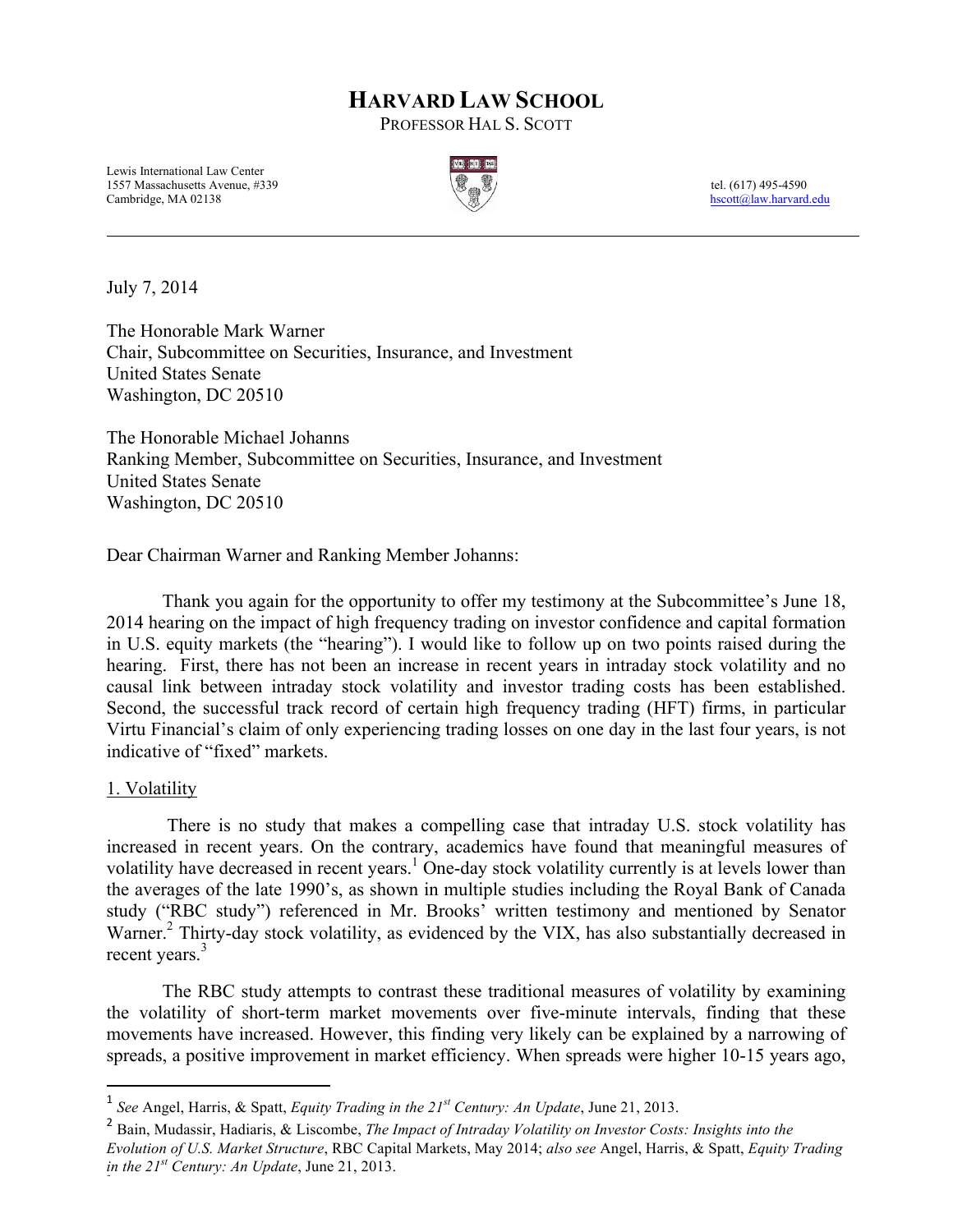5-minute fluctuations in the fair value of a stock were less likely to be represented in the quoted prices since those movements were contained within the larger spread. As spreads declined, the same 5-minute fluctuations were no longer hidden in the large spread, and can now be reflected in prices. One should also bear in mind that long-term investors care far less about 5-minute volatility than longer-term volatility, which has clearly declined by any metric. Moreover, all investors benefit from the improvement in market efficiency and price discovery that has accompanied the smaller spreads, which HFTs have helped to narrow.

The RBC study does not provide any evidence that HFT trading has increased volatility, whatever time period it is measured over. In fact, HFT activity actually *dampens* volatility as shown in recent academic studies. <sup>4</sup> Further, another study that shows HFT firms provide comparable amounts of liquidity during periods of high stock volatility as they do during periods of low stock volatility.<sup>5</sup> The RBC study's estimated cost of 5-minute volatility in 2012 was \$6 billion out of roughly \$11 trillion of trading volume.<sup>6</sup> This 5 basis point cost, even if attributed entirely to HFTs, is dwarfed by the gains attributable to the 30 basis point drop in spreads since 2002 also attributable to HFT, as noted in the RBC study.<sup>7</sup>

## 2. "Fixed" Markets

Another issue raised at the hearing concerned the recent IPO filing of Virtu Financial ("Virtu"), which brought to light Virtu's consistent record of daily trading profits over four years. Critics of HFT contend that consistent daily trading profits are evidence that HFT firms must have access to unfair trading advantages that effectively allow HFT firms to cheat investors.

Virtu earns profits by acting as a "passive" HFT market maker.<sup>8</sup> According to the SEC, passive HFT market makers, "appear to have beneficial effects on market quality, by reducing spreads and reducing intraday volatility on average," and profit by "earning a spread between bids and offers," not predicting directional price moves.

Virtu and other HFT passive market makers earn consistent profits on trades by staying market neutral, being effective at gauging the supply and demand for a security, and constantly and quickly updating their quotes, so they can pocket the spread more often than they lose it. These strategies are profitable on a daily basis because of the law of large numbers, which states that if the sample gets sufficiently large, the individual trade winning percentage becomes a highly reliable indicator of the proportion of winning trades at the end of each trading day. For example, if an HFT firm gains the spread on 52.5% of trades, loses the spread on the other 47.5%, and does 10 trades a minute, it will have a losing day once every *eight years.* A winning percentage of 52.5% on each trade does not indicate an unfair market, but rather an appropriate fee earned by market makers for providing liquidity, which was the business model of market makers well before the emergence of HFTs. Furthermore, profitability on trades does not by itself insure profitability of the firm because this depends on whether trading profits exceed expenses, e.g.

!!!!!!!!!!!!!!!!!!!!!!!!!!!!!!!!!!!!!!!!!!!!!!!!!!!!!!!!!!!!

<sup>9</sup> Staff of the Division of Trading and Markets, U.S. Securities and Exchange Commission, SEC Equity Market Structure Literature Review, Part II: High Frequency Trading, March 18, 2014 at 7.

<sup>4</sup> *See* Hagstromer, Nordern, *The Diversity of High-Frequency Traders,* May 18, 2013; *also see* Brogaard, Hendershott

<sup>&</sup>lt;sup>5</sup> Australian Securities & Investments Commission ("ASIC"), 2013, Report 331: Dark liquidity and high-frequency trading.

<sup>6</sup> *See* Bain et al. *supra* note 2.

<sup>7</sup> *Id.*

<sup>8</sup> Mehta, Hwang, *Market Maker Virtu Expands Globally as it Mulls Public Offering,* Bloomberg News, May 2013